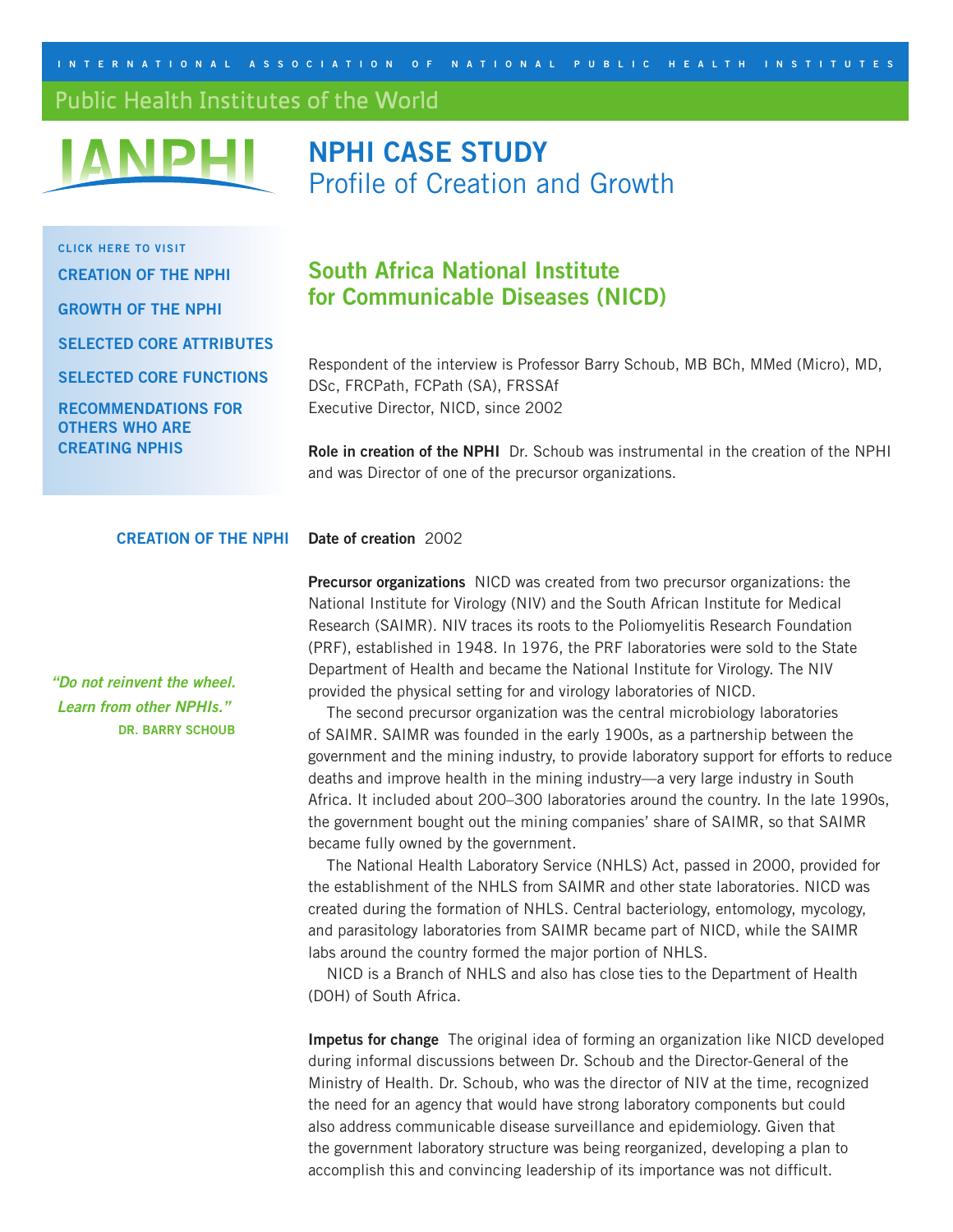#### <span id="page-1-0"></span>**page 2**

South Africa National Institute for Communicable Diseases (NICD)

**A reorganization of national laboratories provided an opportunity to develop an NPHI.**

#### **Factors leading to success in creating the NPHI**

- Leadership was able to communicate the importance of having a public sector organization that could focus on infectious disease surveillance and laboratory support and the benefits of such an organization to the country.
- Creation occurred in the context of a larger reorganization of public sector laboratory services.
- Emerging infectious diseases—such as HIV infection, tuberculosis, and hemorrhagic fevers—highlighted the need for an agency such as what was being proposed.
- Precursor institutions had significant assets, such as scientific and technical expertise, facilities, and equipment.

**Processes used to plan and set priorities when the NPHI was created** The structure, mission, and vision for NICD were largely developed by Dr. Schoub with a variety of input. Visits to other NPHIs, including the Swedish Institute for Infectious Disease Control, UK Health Protection Agency, and US Centers for Disease Control and Prevention, were invaluable. Staff of these organizations were candid about what was good about their organizations as well as mistakes they had made and aspects they would change. A sample topic discussed during visits was: should laboratory and epidemiologic staff be in separate organizational units, or should they be integrated? As a result of the input received, NICD has integrated epidemiologic and laboratory efforts. Organizationally, the Swedish Institute for Infectious Disease Control is the most similar model to what was established at NICD. *Accountability for budget, policy, etc.* Although many of the staff and much of the organizational framework of PHAC derived from a branch in Health Canada, the branch did not have the same level of responsibility and accountability for budget, policy-making, and other processes that PHAC does. PHAC had to develop systems and structures and hire new staff to address these issues.

**In retrospect, aspects of the creation of the NPHI that could have been improved**  NICD receives approximately 1/5 of its budget from the DOH and 1/3 from NHLS. The rest comes from research grants and contracts. NHLS provides the administrative support for NICD, including rules and oversight for such processes as hiring. Because NHLS has a big administrative function, it has a large bureaucracy. In retrospect, it would have been preferable to establish more administrative autonomy, to allow NICD to operate with more flexibility and less bureaucracy.

**Growth of the NPHI**

**Processes by which the NPHI has grown** Growth has been very satisfactory, mainly through increases in budget from NHLS (about 100% over 5 years) and from grants and contracts (also about 100% over 5 years). Growth from DOH has been much slower. Overall, FTEs at NICD have grown by about 50% since 2002. NICD has not gained additional units from other organizations since its beginning, but it did create the Epidemiology and Surveillance Division.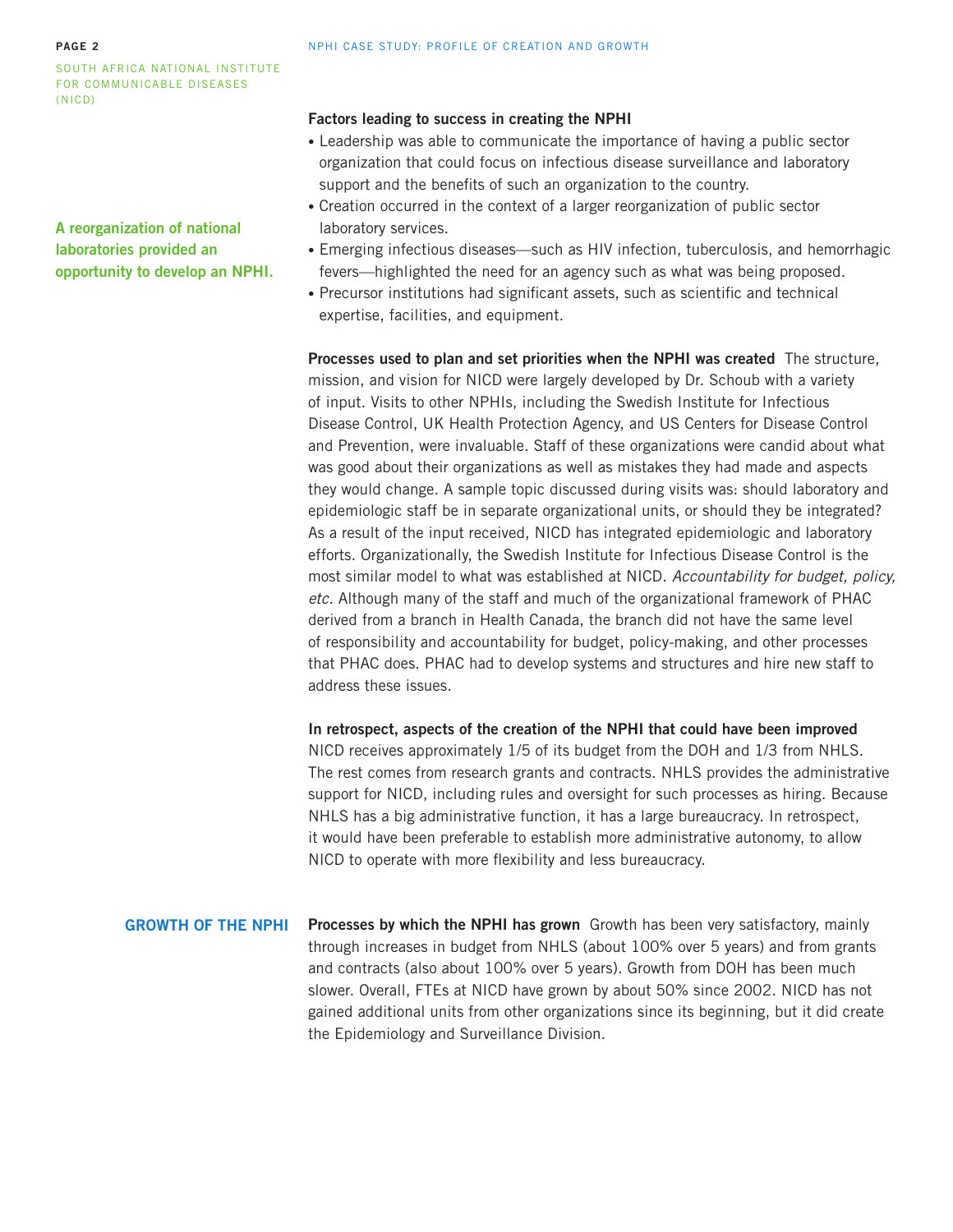<span id="page-2-0"></span>South Africa National Institute for Communicable Diseases (NICD)

#### **Factors responsible for growth**

*Need is clear* It has been easy to communicate the need and the benefits from additional resources provided to NICD.

*Success leads to more success* As NICD has been productive and applied for more grants, it has achieved more visibility and acquired more support. Having good staff who have produced results and published helps in getting more grants. (NICD staff contribute 70–80 journal publications and a larger number of scientific presentations annually.)

*Location near leadership* Co-location with the leadership of NHLS has been useful because it is easy to visit with NHLS leaders and explain proposals and priorities. NHLS has increased funding to NICD by about 100% since NICD was created.

*Specialized foundations* Foundations, in particular the PRF, have also contributed to growth. Since the government purchased the PRF laboratories in 1976, interest on the proceeds has allowed the PRF to support research aimed at furthering the development of medical virology in South Africa. NICD has been a recipient of significant funds from this organization.

Advocacy by outside organizations has not played a role in growth.

#### **Addition of specific capacities**

*Laboratory* Since its inception, NICD has had infectious disease laboratory capacity, including entomology, microbiology, parasitology, and virology, and the only comprehensive BSL-4 laboratory in Africa. These were consolidated at a single location in 2005.

*Epidemiology* Although infectious disease surveillance had been conducted since the creation of NICD, the need for enhanced efforts led NICD to create a unit focused on epidemiology and surveillance in 2004.

*Training* NICD staff lecture at universities and have graduate students from universities. NICD also conducts informal training, often hosting workers from Africa and, to a lesser extent, some Asian countries. In addition to serving as a venue for short courses, such as World Health Organization courses in polio and measles diagnosis, in 2006 NICD launched a Field Epidemiology and Laboratory Training Program (FELTP). This program is designed to train field epidemiology and public health laboratory fellows for leadership positions in the South African national and provincial public health systems.

#### **Selected Core Attributes**

**National scope** NICD serves as a national coordinating body for major infectious disease public health issues. However, South Africa is a geographically large country, with a population of >45 million. Given that NICD has fewer than 500 staff, it cannot possibly meet all of the country's needs. Nevertheless, it provides assistance to organizations throughout South Africa. Public health schools and eight South African medical schools, DOH, and nine provincial health departments provide additional laboratory and epidemiologic capacity.

**National recognition** NICD is nationally recognized. When outbreaks or other situations occur, there are sometimes differences of opinion between the national and sub-national levels about the role of NICD in responding.